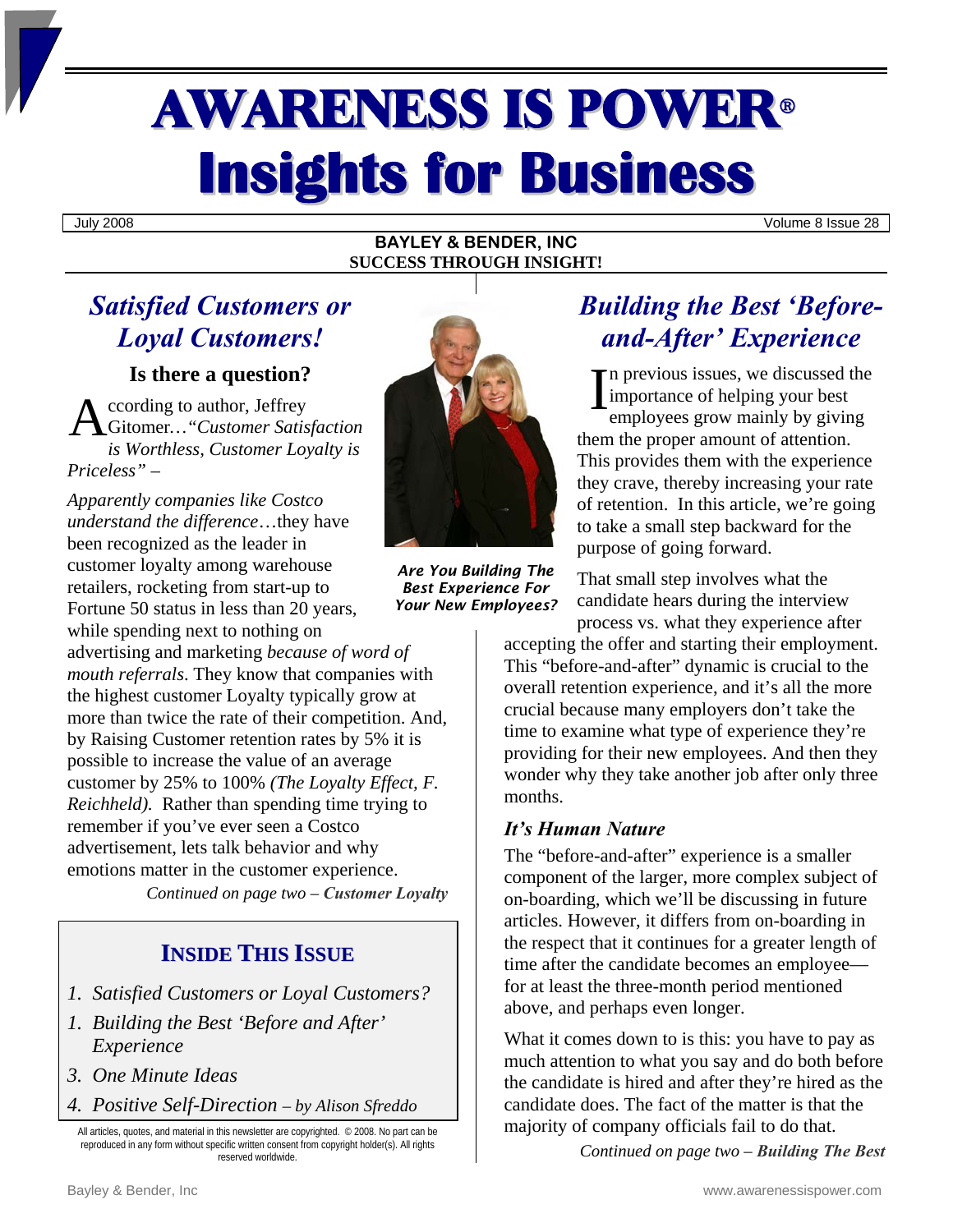#### *Continued from page one – Customer Loyalty*

*Regardless* of how high a company's satisfaction levels may appear, satisfying Customers without creating an emotional connection with them has no real value. This should be a red flag issue, especially when you consider that it's reported that 90 to 96% of customers won't complain. They simply walk away. Emotions Matter…because customers and staff are always emotional, and in service industries because it is so personal and stressful, the emotions are more intense. A

healthy way to view emotions is not as a problem **BUT** as the



basis for forming relationships – This is how to develop *Loyalty!* 

Start with a discussion about the vision of the company. If it's written, you can usually find a statement about customers under glass on a conference room wall. It often goes something like this… *"We believe Customer Satisfaction is our #1 Priority."* But when you ask people inside the organization what that statement really means and how it's measured, the silence is often deafening. If the people in the organization don't have a clear definition of what you mean by customer satisfaction, then how do they convey it to your customers?

I have come to the realization that "Customer Loyalty is all that matters," especially when you define *loyal customers* as people who will do business with you again, tell others about you without hesitation, and refer people they care about to do business with

you. Hugh McColl, referred to as the greatest



banker of all time, founder of North Carolina National Bank, that ultimately became Bank of America had a simple philosophy: "I take care of my people, my people take care of my customers, my customers take care of my shareholders." He never said, "I want to be the number one bank on the planet." *Loyalty is earned*…it stems from actions that are taken and the words that are spoken by employees. It's not just *business as usual!*

Author: Norm Gauthier. Reprinted and adapted with permission for Sorrell Associates.

#### *Continued from page one – Building The Best*

*The reason?* They don't have the time to do it, or perhaps more accurately, they *think* they don't have the time. Sure, everybody's busy, but those people willing to apply energy to critical areas are the ones that will be more successful in the long run, and providing the best experience to candidates in this situation is most definitely critical.

You see, an employee is mentally comparing and contrasting what you say about the company and the position during the interview process with what they experience after they're hired. They do this either consciously or subconsciously. (It's human nature . . . there's no way around it.) And if the notes they compare don't match, then the experience you're providing is ultimately a

negative one. Consequently, your chances of retaining that employee decrease dramatically.

#### *A Hierarchy of Needs*  Okay, so what are some

of the areas about which



employees take (and compare) mental notes? There are a few, to be sure, but there's also a hierarchy of importance:

- **Job requirements** This is the one that can cause you the most damage. Nothing will deflate a new employee more quickly than discovering that what they were told about their new position during the interview was nothing like it actually is once they started the job.
- **Company culture Telling a candidate** during the interview stage that they won't be expected to work past 5 p.m. isn't wise if the company culture is one that dictates – in an unwritten fashion – that longer hours are not only encouraged, but expected.
- **Perks** This could include the availability of a company car, the number of holidays the company observes each year, the amount of vacation time afforded new employees, or even the details of their health insurance plan.

*Continued on page three – Building The Best*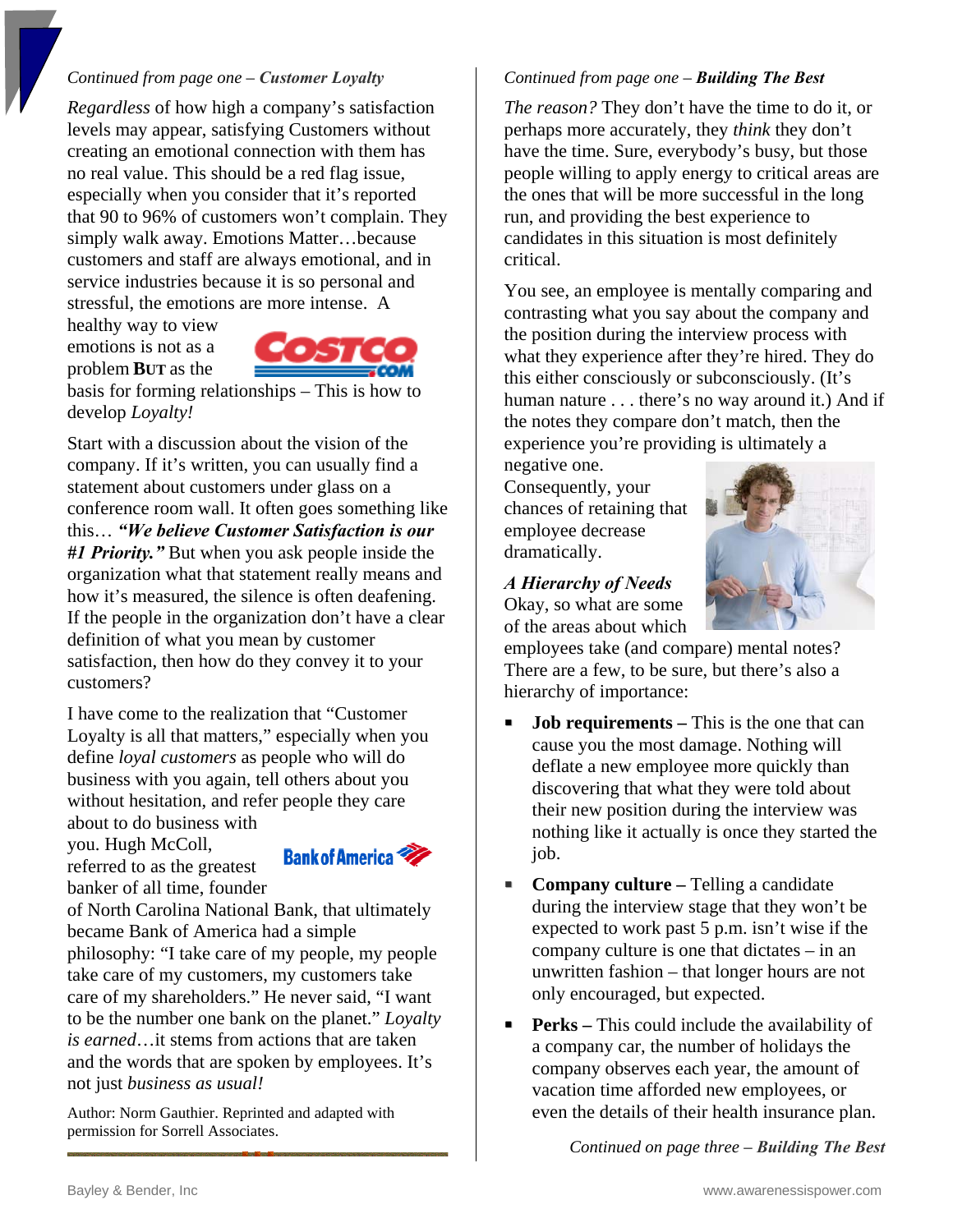#### *Continued from page two – Building The Best*

 **Miscellaneous expectations –** If the new employee has been told that they'll meet with their immediate supervisor for an hour every week for the first four weeks of their employment, and that doesn't happen, then their expectations were not met. This category can include a host of other things, including what equipment you're providing the employee, the length of their lunch break, the company's policy regarding personal phone calls, etc.

There are **two measures** that you can undertake to ensure that you're providing the best *"beforeand-after"* experience. The first is to meticulously write down what you tell candidates during the interview process and then consult the list in the weeks after the candidate begins employment. Keep an eye out for any discrepancies. The second measure is to conduct



a "post-interview" with the employee and inquire as to whether or not their expectations are being met. This is probably the more difficult of the two measures, since there's a prevailing company mindset that stipulates new employees "must prove themselves." (That's why companies have a probation period.)

What many company officials fail to realize, though, is that **they are** on probation, too, as is the company in general. Not only does the employee have something to prove, but in a way, you do, as well. By realizing this and addressing it in a proactive fashion, you can enhance the experience that new employees receive and dramatically improve both their satisfaction and your retention rates.

*For additional information, please contact Bayley & Bender at 301-439-8317 or e-mail: [aip@awarenessispower.com](mailto:aip@awarenessispower.com)*

Copyright Sorrell Associates, LLC all rights reserved worldwide. ©Gary Sorrell

*Pillars of Success.* Don't miss this book! It's a Great Gift for your team, family, friends, or co-workers. Call Janine to order – 301-439-8317 or click on the image for more information!

#### **PILLARS OF SUCCESS**

It's no secret that success is something everyone wants. The process can be a mystery and *Pillars Of Success* is a book all about revealing success secrets of several of the most prosperous people in business today.

Contributing author Pat Bender has an **Awareness Is Power**® process. "The more aware you are," she says, "the more aware you'll become."

You will learn what Pat says are three important things leaders and successful people have in common.

#### **CLICK ON THE IMAGE FOR MORE DETAILS AND TO GET YOUR COPY TODAY!!**





#### FreeDemographics.com

FreeDemographics is brought to you by SRC and is the industry's leading FREE Web site for business professionals at all levels seeking to perform quick and reliable market analyses in an easy-to-use Web environment. Your FREE subscription provides complete access to historic and present U.S. Census data, including data collected from 1980, 1990 and 2000.

FreeDemographics offers you the ability to create your own custom market analysis reports based on a number of selected demographic variables for any geography in seconds. You'll be able to generate a host of different analyses such as radius, summary, comparison and ranking [reports](http://www.freedemographics.com/AllocateOnline.srct?ShowPage=static/samples.htm) for all U.S. geographies.

Check it out at: [www.FreeDemographics.com](http://www.freedemographics.com/)

*Opportunity… Often it comes disguised in the form of misfortune, or temporary defeat. ─* Napoleon Hill

#### **Don't miss next month's issue. Subscribe now!**

#### **AWARENESS IS POWER®** *Insights for Business*

2024 Powder Mill Rd Silver Spring, MD 20903 Tel: 301-439-8317

E-mail:

[aip@awarenessispower.com](mailto:aip@awarenessispower.com)

Visit Our Web Site at: [www.awarenessispower.com](http://www.awarenessispower.com/)

12 Issues For Only \$97